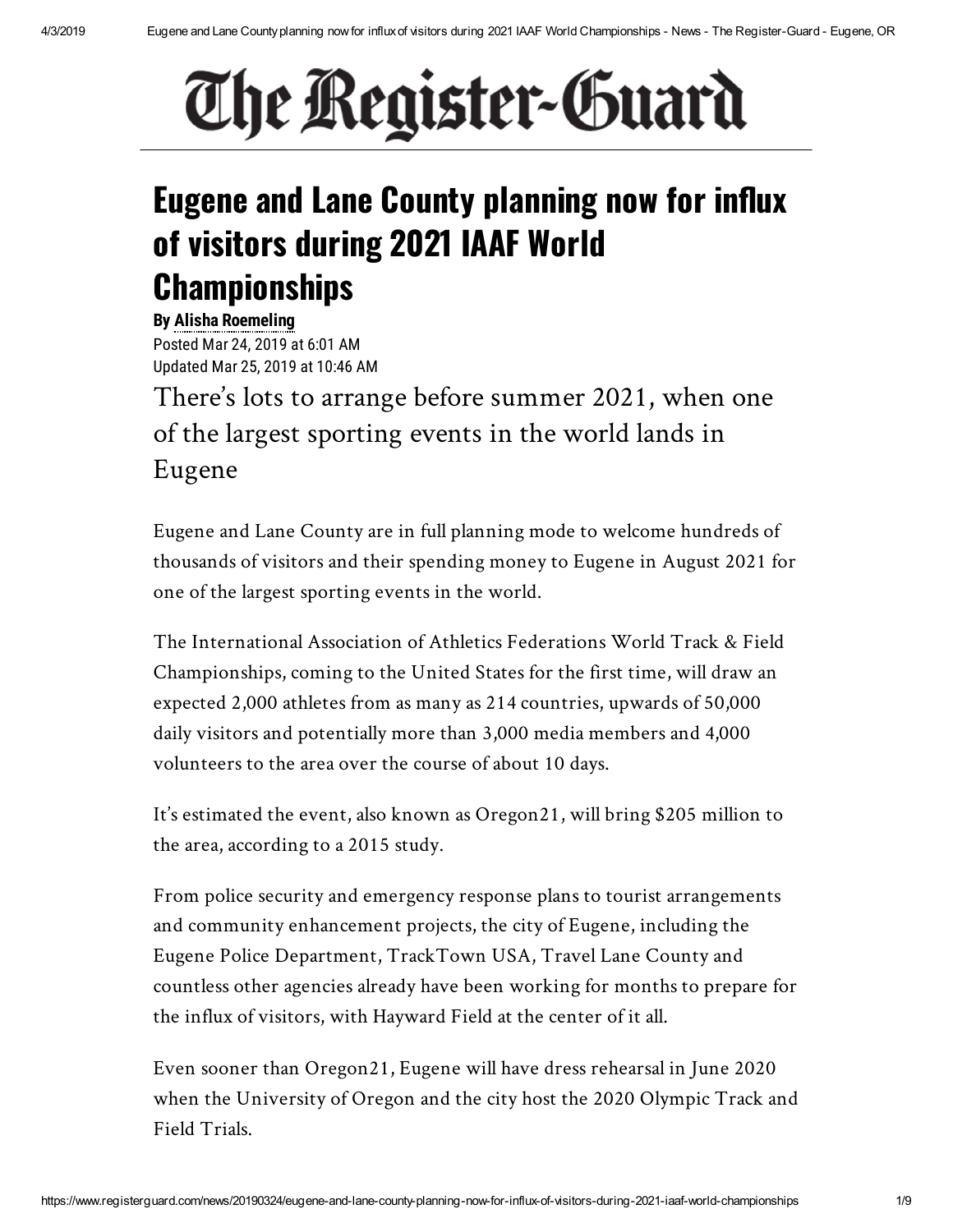There's one major hiccup, though: The space where it's all set to take place at the corner or 15th Avenue and Agate Street on the UO campus is currently a construction zone.

The old track and field stadium at Hayward Field, or what's left of it, was [demolished](https://www.registerguard.com/news/20180622/hayward-field-rebuild-starts-with-razing-of-east-grandstand) in June 2018 and is in the process of being completely reconstructed with more than 300 craftspeople working on the project at any given time.

And while the reconstruction isn't set to be finished until spring 2020, preparations for the coming track and field events are well underway.

Oregon21, a subsidiary of TrackTown USA, is the local organizing committee and nonprofit organization tasked with putting on the event in conjunction with USA Track and Field, the sport's governing body in the United States.

Oregon21 is working with the city of Eugene and other communities and agencies across the state to "welcome the world" in 2021 and ensure "the delivery of a world-class event that will have a lasting, positive impact on our community," according to the Oregon21 website. A representative from Oregon21 did not respond to requests for comment for this story.

Although specific details have not been nailed down yet, organizers do know that the events are expected to have a huge economic impact on the state. Oregon21 alone is expected to generate an estimated \$52 million in visitor spending and \$205 million in total economic impact during the event, according to a study completed by ECONorthwest.

The consulting firm was hired by TrackTown USA to complete the economic benefit projection to help sell the Legislature on the event's contributions to the state and gain public funding.

Local organizers for Oregon21 supplied a budget of \$85 million for the world championships, with most of that money  $-$  \$51 million  $-$  coming from sponsorships, public funds and nonprofit grants.

Former Gov. John Kitzhaber endorsed TrackTown's request for \$40 million in state funds in 2014, but TrackTown pared that request to \$25 million when pushing for the lodging tax increase from 1 percent to 1.8 percent in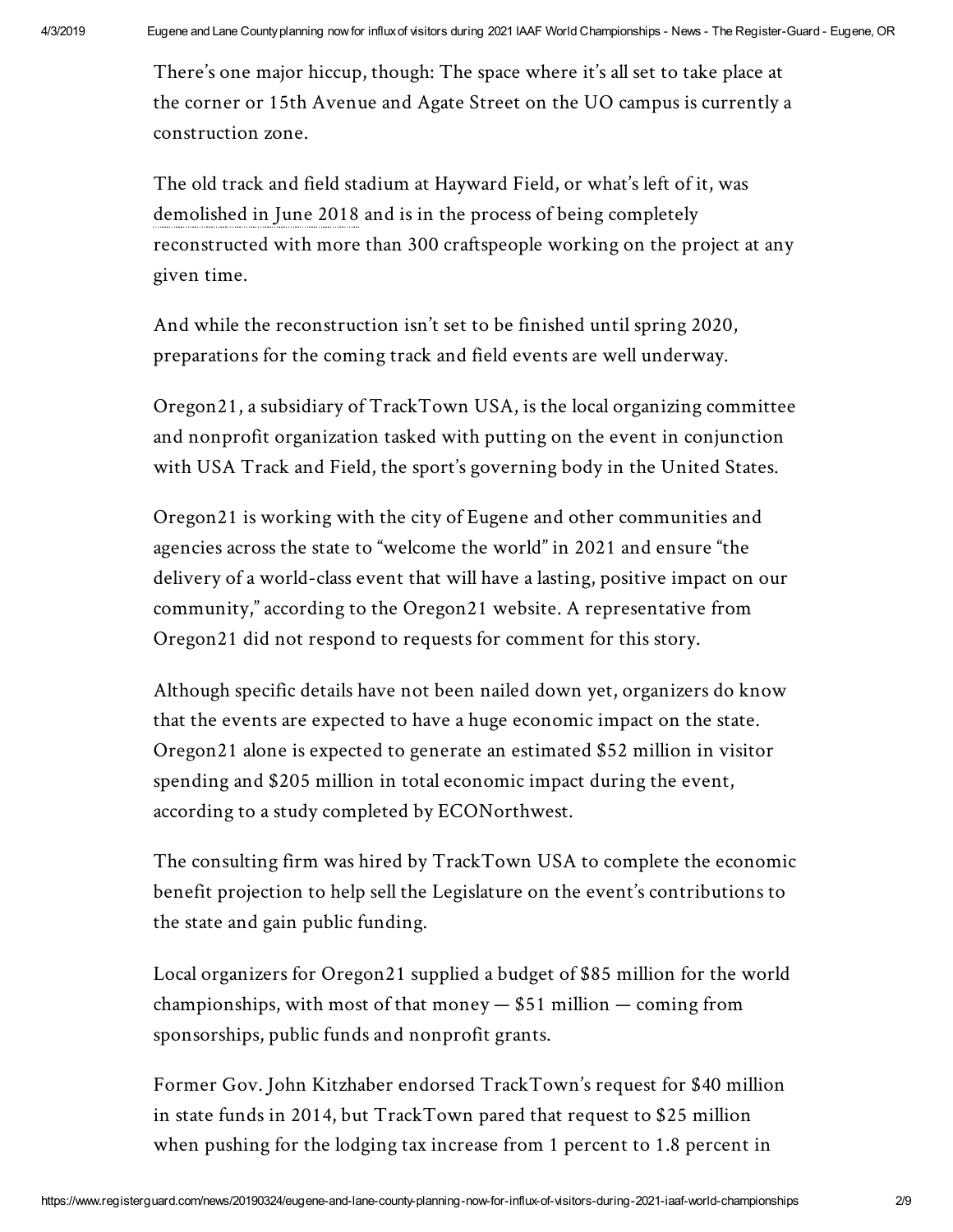2016.

With an opportunity to boost Oregon's economy and draw international attention to the area, the city of Eugene is taking full advantage of the ways it can leverage the event to "better serve the people who live here and better represent cultures of Eugene," according to Stephanie Scafa, the city's project lead for the Oregon 21 event.

# **Improvement catalyst**

Scafa said the city's goal is to use existing plans and policies to support the event that also benefit the Eugene community in the long run.

"We're using this as a catalyst for projects that we've had in the works for a while that we haven't done," Scafa said. "Projects like the riverfront expansion efforts, downtown revitalization and city safety. We want the event to have a lasting impact on the world and also better our community long-term."

Other projects the city is working to complete include the 20X21 Mural project, which aims to put up 20 murals across the Eugene area by the 2021 event. The new \$14 million downtown Riverfront Park installment is also on the list, as well as the planting of 2,021 giant sequoias around town.

The trees will be planted in shared public areas such as parks and street medians, as well as private spaces like schools, local businesses and homes to "boost the area's urban forest and turn hosting the championships into a more sustainable opportunity for the southern Willamette Valley," according to the city website.

The city, along with several other agencies, also will play a role in more logistical undertakings as part of planning for the events, such as water, energy and building out the event itself, Scafa said.

#### **Law enforcement oversight**

Safety and security measures are a major concern for any large event, but especially for one this large.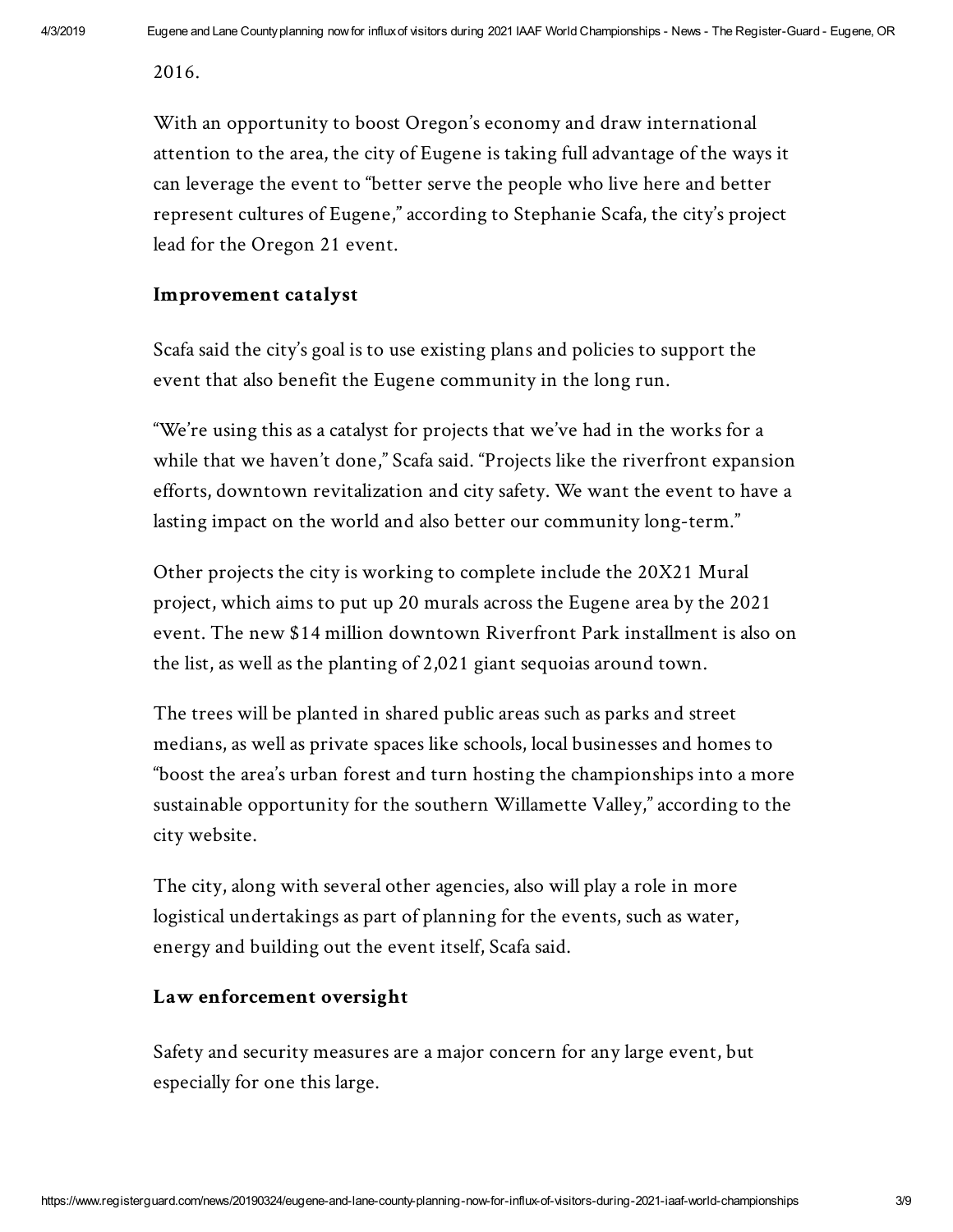Countless police and law enforcement agencies will be present in Eugene and the surrounding area for Oregon21, including the FBI, Oregon Department of Justice and Oregon State Police as well as the Eugene Police Department, Springfield Police Department and the Lane County Sheriff's Office, among others.

Private security likely will be present, too.

One of the first matters of business is to determine an event's "assessment rating."

The Special Event Assessment Rating, or SEAR, is determined by the Department of Homeland Security for any large-scale event in the country, such as the Superbowl, which is almost always at the top SEAR level.

Such assessment ratings are provided on a scale of one to five, with one being the highest level possible and needing the most support. Typically the higher the rating, the more federal funding and state support that could be provided.

"The rating takes into consideration the political implications of the event, dignitaries that could be present, what kind of target it poses, the number of fans and other factors," Eugene Police Capt. Eric Klinko said. "The Olympic Trials are usually rated a three, but we anticipate that the World Championships will be higher."

From there, Klinko — in conjunction with other law enforcement agency leaders, city and county staff, Oregon21, TrackTown USA and USA Track & Field staff — will work to determine exactly how it will ensure safety.

Staff from all agencies, plus some others, soon will have conversations about contingency plans and worst-case scenarios, such as forest fires, earthquakes, active shooter situations and other terrorist attacks.

Klinko said explosive detection technology units and bomb dogs likely will be present, as well as joint hazardous assessment teams, providing sweeps and monitoring for hazards at events. There will probably be plainclothes FBI agents and — depending on the climate of the world come August 2021 armed sniper teams.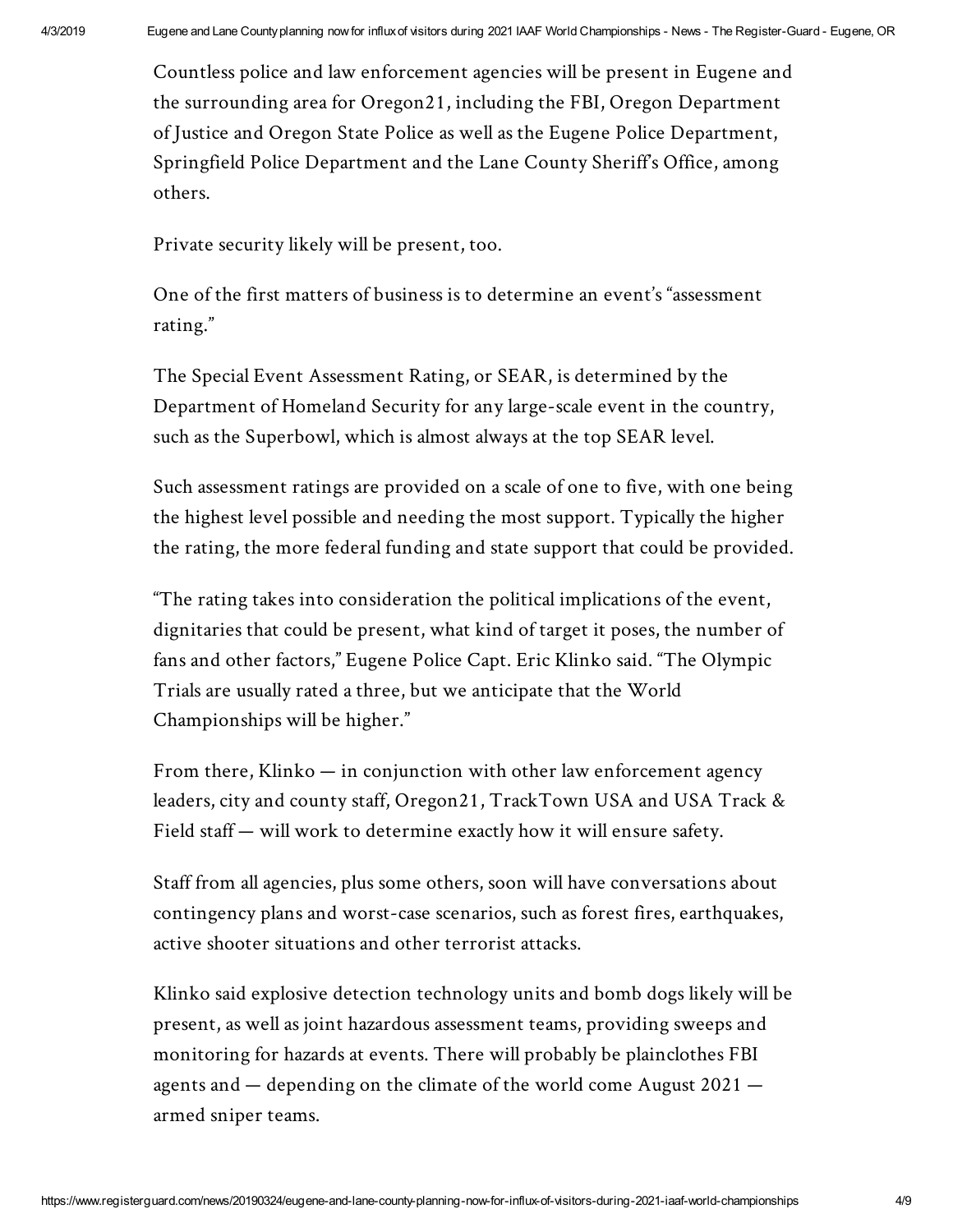Because Eugene has hosted the Olympic Trials before, there's a level of familiarity with the event, according to Klinko, who's leading the department's planning efforts at this point.

"We've had sniper teams in place and a SWAT team at the venue since 2008," Klinko said, referring to Hayward hosting the Olympic Trials. "You're not going to see them sitting there on scope — although they have their rifles accessible. They'll primarily be stationed in 360-view area and only if the situation calls would they access their guns."

The longtime EPD officer said a sniper situation likely would not be a public spectacle.

"Nobody wants to be in a police state," he said. "But we want to have all of the capabilities should we need them. There will be a SWAT tactical team that's staged in a close-by location, so if there is a bad actor they can quickly respond."

Klinko said a "skeletal plan" is already in place for the Trials, though the new Hayward layout likely will change some details of how the event is planned and executed.

"What we want to do with 2020 (Olympic Trials) is build a plan with the new building that's scalable," Klinko said. "We know some specifics, like there will be some level of athlete village on the campus, but there's going to be a big difference between 2020 and 2021."

So, area event experts will use the 2020 Olympic Trials as a sort of test run to know what security measures need to be enhanced or changed for the World Championships.

# **Where will everyone stay?**

With hundreds of thousands of people expected to flock to Eugene and surrounding areas for the World Championships, Lane County is expected to be filled to the brim with tourists, spectators, athletes and their family and friends.

Visitors are expected to be spread out across much of the state.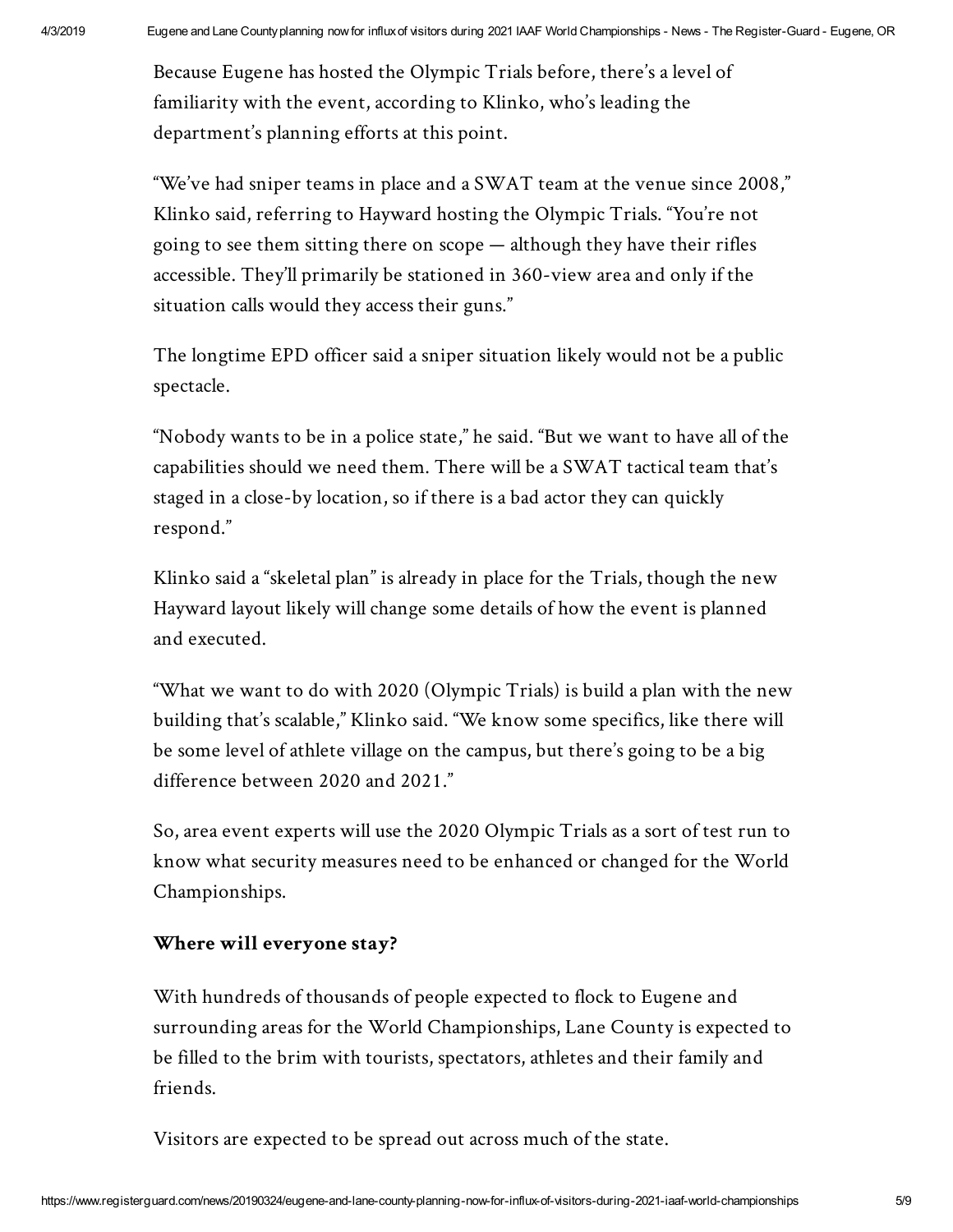The Oregon Tourism Commission, which does business as Travel Oregon, will be the lead tourism agency in charge of Oregon21, which has been categorized by organizers as a statewide event.

The semi-independent agency was created by the Oregon Legislature in 2003 to "enhance Oregonians' quality of life by strengthening economic impacts of the state's \$11.8 billion tourism industry."

The World Championships typically takes place in a city larger than 1 million people, but Oregon is bucking the status quo a bit and has designated the entire region as part of the event.

The IAAF Council's approval to officially name the championship IAAF World Championships Oregon21 is significant because it's the first time the event name has referenced a region larger than a city, according to the Oregon21 website.

"This new approach reflects our ongoing commitment to engage broadly, not just in one community but in communities across the state and the country," the website states.

But locally, Travel Lane County will play a large role in the organization of lodging for spectators and athletes.

Kari Westlund, the president and CEO of Travel Lane County, said Thursday that staff at the private nonprofit association are working to establish communities where people can have a home base.

She said the international nature of the event lends itself to a much larger market of opportunities, with people willing to travel for 90 minutes to two hours to get to where they're staying during the event.

"When we went to London in 2017 (for the World Championships) we asked people what they thought about a longer commute," Westlund said. "They said it wouldn't be a problem at all."

Westlund said Travel Lane County and other organizers want to fill out the area and will have no problem doing so, especially in areas along the coast and the smaller communities that surround Eugene, such as Cottage Grove,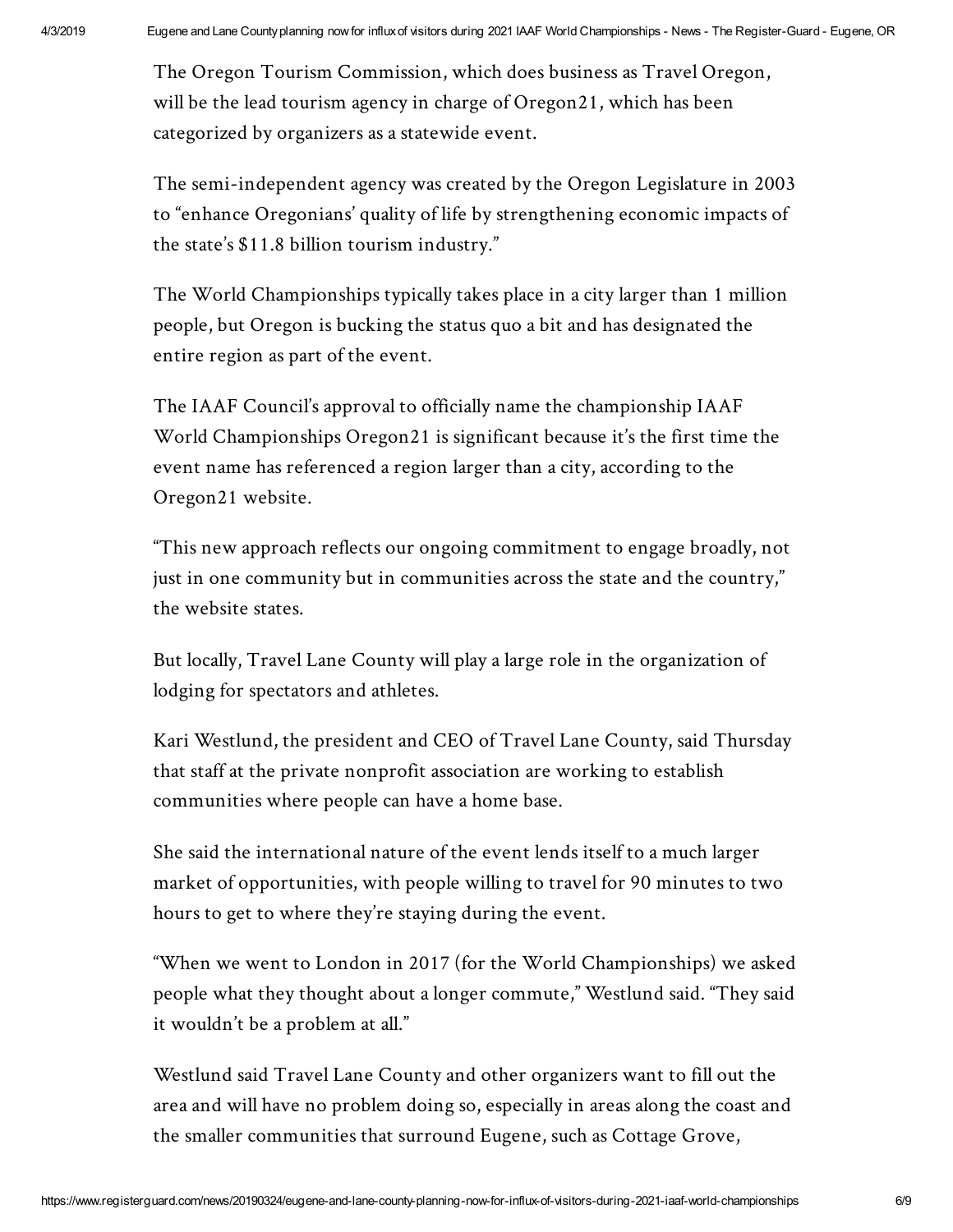Creswell, Oakridge and others.

"There will be some people who will want to be in Portland, and others who want to take the beautiful drive between Oakridge and Eugene," she said. "We've also had a lot of interest in Florence."

But several thousand people also will stay in the immediate Eugene-Springfield area.

There are about 5,200 hotel rooms in Lane County, with about 4,100 located in the Eugene-Springfield area, according to Westlund. She also said there are hundreds of vacation rentals throughout the county.

"We also anticipate a good number of RV stays," she said.

At least two new hotels will add between 160 and 180 rooms to that number.

An 82-room hotel is being constructed at the corner of Sixth Avenue and Pearl Street in [downtown](https://www.registerguard.com/news/20190214/fifth-street-public-market-expansion-breaks-ground) Eugene. The Gordon Hotel, which is an expansion of the Fifth Street Public Market, is set to be completed in September 2020, just after the Olympic Trials but before the World Championships.

Another five-story, 86-room hotel is being developed in Glenwood, according to planning documents filed with the city of Springfield. The documents show the project branded as a Tru by Hilton hotel, which would be built immediately east of its Candlewood Suites hotel along Franklin Boulevard in the western part of Glenwood.

Alpesh and Komal Patel, who own two other nearby hotels, have said they want to complete the project before the Olympic Trials.

Westlund, Klinko and several other local organizers have indicated there will be a sort of "athlete village" set up on the UO campus as a hub for athletes to experience the sporting event.

Dormitories and student housing located on campus will transform into lodging, likely for athletes and their coaches and support staff, among others.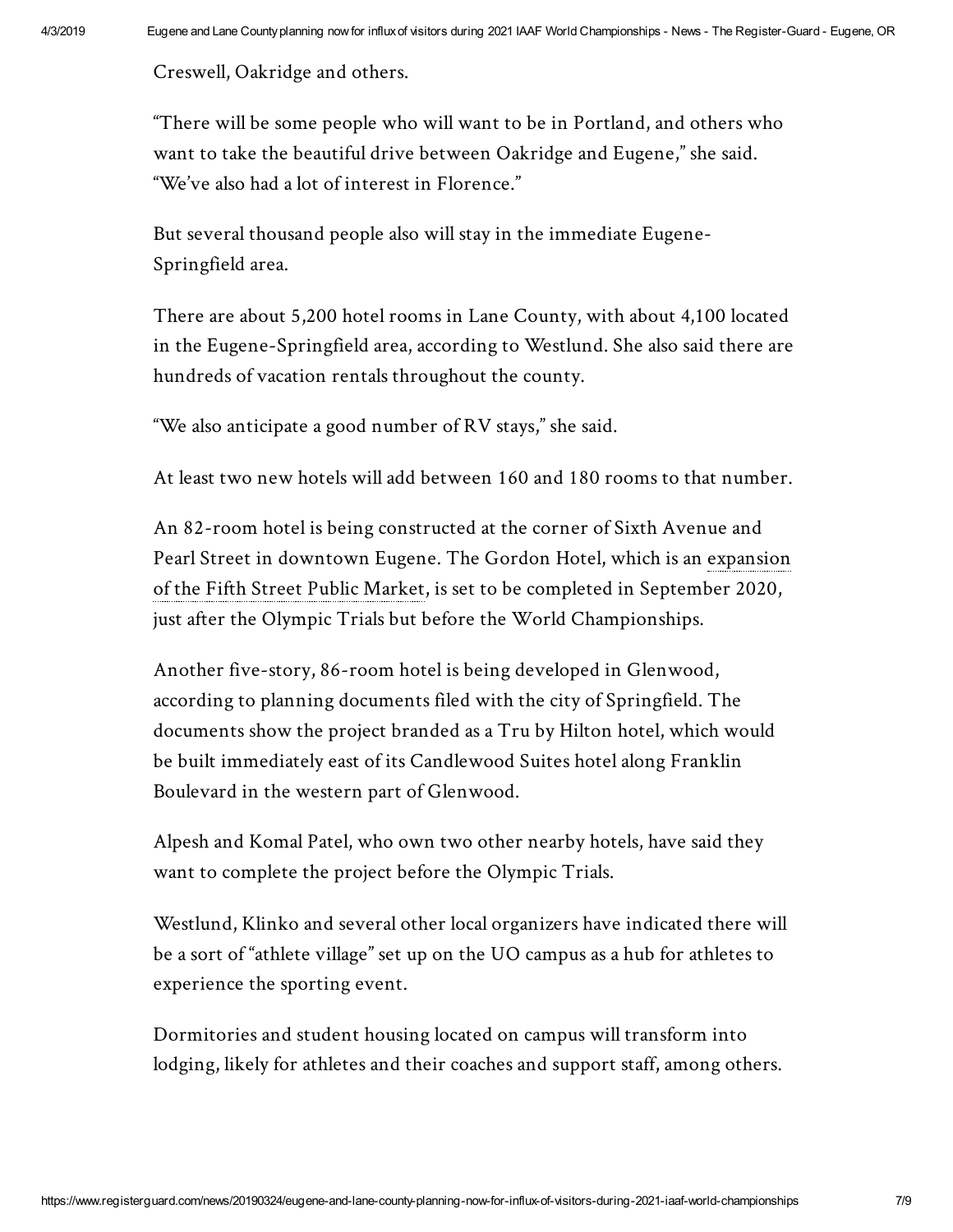"When (Oregon21) was bidding for the event, there were several new student complexes that were going up," Westlund said. "We'll likely rent out portions of their rooms, which will help us get beyond the typical hotel room setup. It's really helpful that we have access to this space."

UO spokeswoman Molly Blancett said the school will have 2,450 dorm rooms and 4,900 beds on campus once Bean Hall is finished being remodeled.

"While we won't have an exact number until we know how many students will elect to live on campus that summer (they are the No. 1 priority), we expect that with athletes, officials, volunteers, media and others that every available room will be used during the championships," Blancett said.

# **Community hosts**

Athletes from many federations are expected to arrive in Oregon and the Eugene area several days if not weeks before the Oregon21 track and field event so they can acclimate to the environment and practice in Oregon's weather and time zone.

That gives municipalities and communities surrounding Eugene the opportunity to host different teams, in a way.

Oregon21 is creating a database of agencies, organizations and businesses that can apply to host teams at their facilities, which don't have to be operating at a collegiate level.

People or agencies who are interested in hosting a federation can apply on the [Oregon21](https://oregon21.com/) website.

"We want to make sure that as many of those federation teams are coming in earlier and staying in our area," said Janis Ross, the executive director of the Eugene Cascades and Coast Sports Commission at Travel Lane County. "We want to make it as convenient as possible."

Ross said the number of athletes from each federation will vary. Some teams will have a large representation, like the United Kingdom, but some will be much smaller, Ross said.